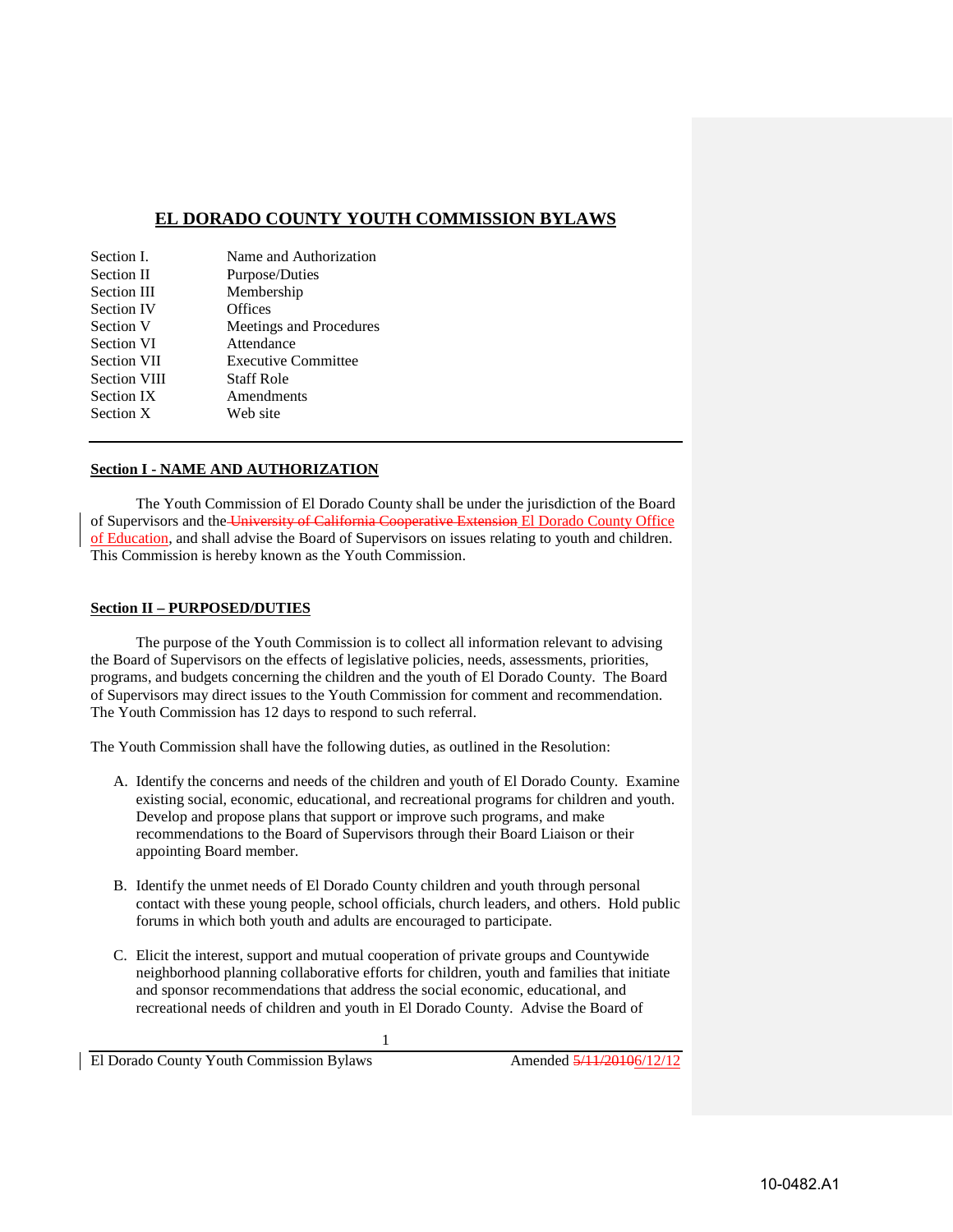Supervisors about how such recommendations could be coordinated in the community to eliminate duplication in cost and effort.

- D. Advise about available sources of governmental and private funding for youth programs.
- E. Submit recommendations to the Board of Supervisors about juvenile crime prevention, job opportunities for youth, recreational activities for teenagers, opportunities for effective participation by youth in the governmental process, and changes in county regulations that are necessary to improve the social, economic, educational, and recreational advantages of children and youth.
- F. Respond to requests for comment and recommendation on matters referred to the Youth Commission by officers, departments, agencies, boards, commissions, and advisory committees of the of the county.
- G. Report to the Board of Supervisors the activities, goals and accomplishments of the Commission by June 2005, and by June of each calendar year thereafter. The Chair of the Youth Commission shall present the Youth Commission's activities, goals, and accomplishments of the past year to the full Board of Supervisors at the end of the Commission term. The address will be filed by the Youth Commission office and will be included as the opening section of the Youth Commission's published annual report.

# **Section III – MEMBERSHIP**

A. The Youth Commission shall consist of eleven (11) voting members, each of whom shall be between entering the eighth grade and at leaste 12 years of age, and entering the twelfth grade of school at the time of appointment of the Youth Commission. School is defined herein to mean a California recognized education system which includes, but is not limited to, public, private or home school programs.

1) Each member of the Board of Supervisors shall appoint two  $(2)$  members of the Youth Commission. The Supervisor who has been appointed as the board's Liaison to the Youth Commission shall appoint one (1) additional member to the Youth Commission for a total of three (3) appointments to the Youth Commission.

2) Youth Commission applications are accepted during the months of May through August. In September a panel will be convened including Youth Commission Executive Committee, an EDCOE representative and a County representative to screen all incoming applications and set up interviews for those applicants invited for an interview. Once the interview process has been completed, a list of eligible applicants will be forwarded to the Board of Supervisors for appointment. The panel may include their notes to the Board to inform the Supervisors on information that could help them determine their appointments.

A. 3) All appointments shall be completed by September  $30<sup>th</sup>$  each year, after the effective date of this resolution and by that month of each year thereafter. Youth Commission members shall serve at the pleasure of their appointingment authorities.

**Formatted:** Indent: Left: 0.5", No bullets or numbering

**Formatted:** Indent: Left: 0.5", First line: 0.5"

**Formatted:** Indent: Left: 0.5", No bullets or numbering **Formatted:** Superscript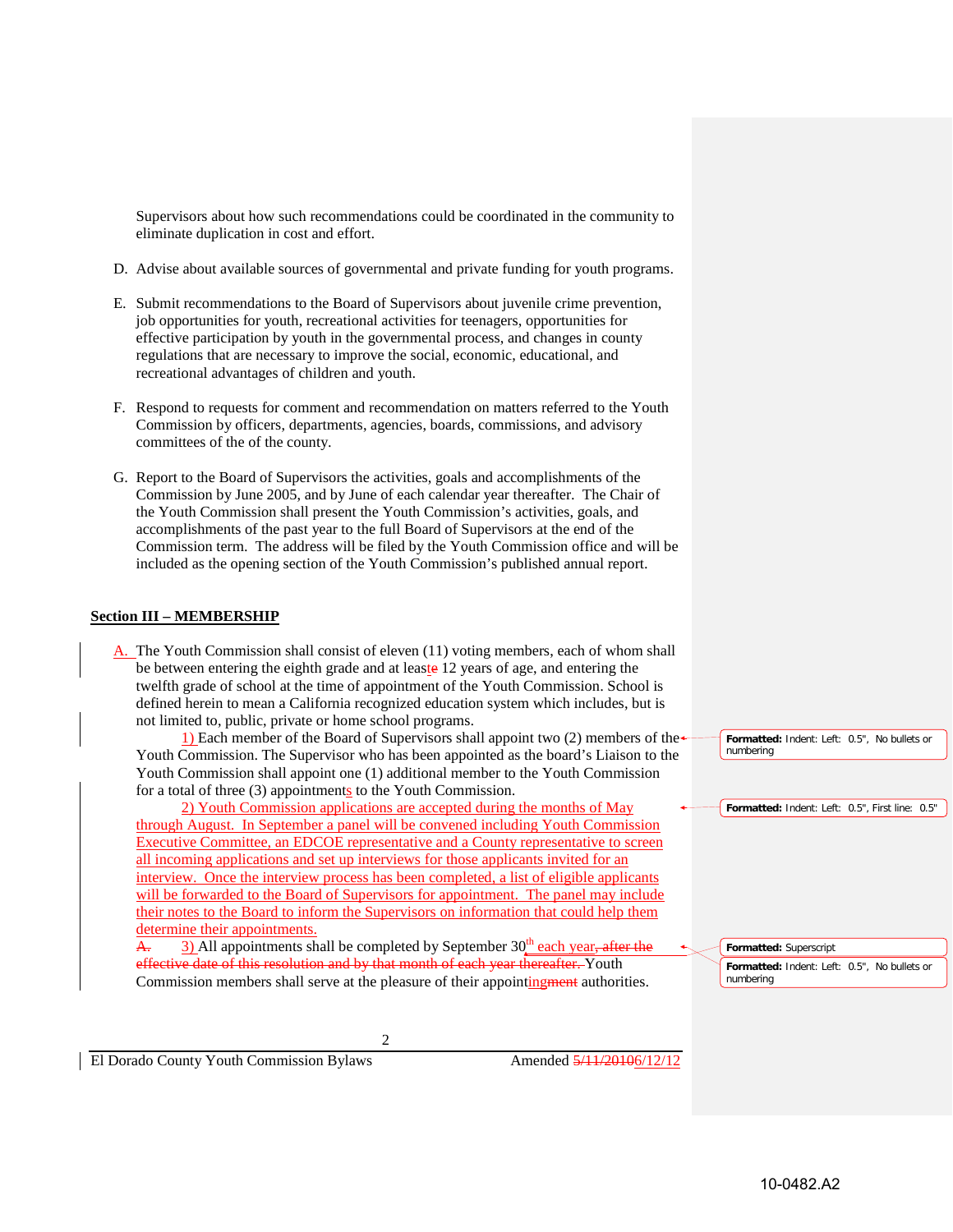- B. A member who wishes to resign from the Youth Commission is required to submit a resignation letter to his/her appointing Supervisor. The Commission requests that the member then submit a copy of this letter to the Operations Officer.
- C. Vacancies In the event of a vacancy on the Youth Commission, the Operations Officer shall inform the appointing Supervisor that the Youth Commission would like to review applications and make recommendations to the Supervisor to fill the vacancy. Persons applying at the beginning of the Youth Commissioner selection process will be included in the selection process.

# **Section IV – OFFICES**

- **A. Titles**
	- 1) The elected officer s shall consist of a Chairperson, Government Affairs Officer, Operations Officer, Community Affairs Officer, and Media and Public Relations Officer.

# **B. Duties of the Officers**

# **1) The Chairperson shall:**

- i. Facilitate Youth Commission and Executive committee meetings;
- ii. Be fair;
- iii. Motivate and encourage active participation by all Youth Commissioners at meetings and in projects;
- iv. Uphold and enforce bylaws;
- v. Meet with the director weekly to check in and discuss Youth Commission business;
- vi. Be the spokesperson of the Youth Commission;
- vii. Review the agenda for Youth Commission meetings;
- viii. Be responsible in assigning tasks not under the jurisdiction of other officers.

*Recommended Skills: Public speaking skills, leadership skills, group facilitation skills, able to ensure participation of members at meetings and in projects, motivational skills, and inclusive (prefer flexible schedule with free hours during the day).*

# 2) **The Government Affairs Officer shall**:

- i. Serve as the point person on receiving, monitoring, and reporting pending legislation to the Youth Commission;
	- 1. Ensure Youth Commissioners build relationships with Board of Supervisors by meeting about upcoming legislation;
	- 2. Check (via phone or at Youth Commission meetings) to make sure Youth Commissioners are meeting with appointing authority regarding pending legislation;
- ii. Solicit interest and participation of Youth Commissioners in writing and getting support for legislation;
- iii. Advise committees on drafting legislation before it goes to the County Counsel's office'
- iv. Serve as a liaison to the Deputy County Counsel;

3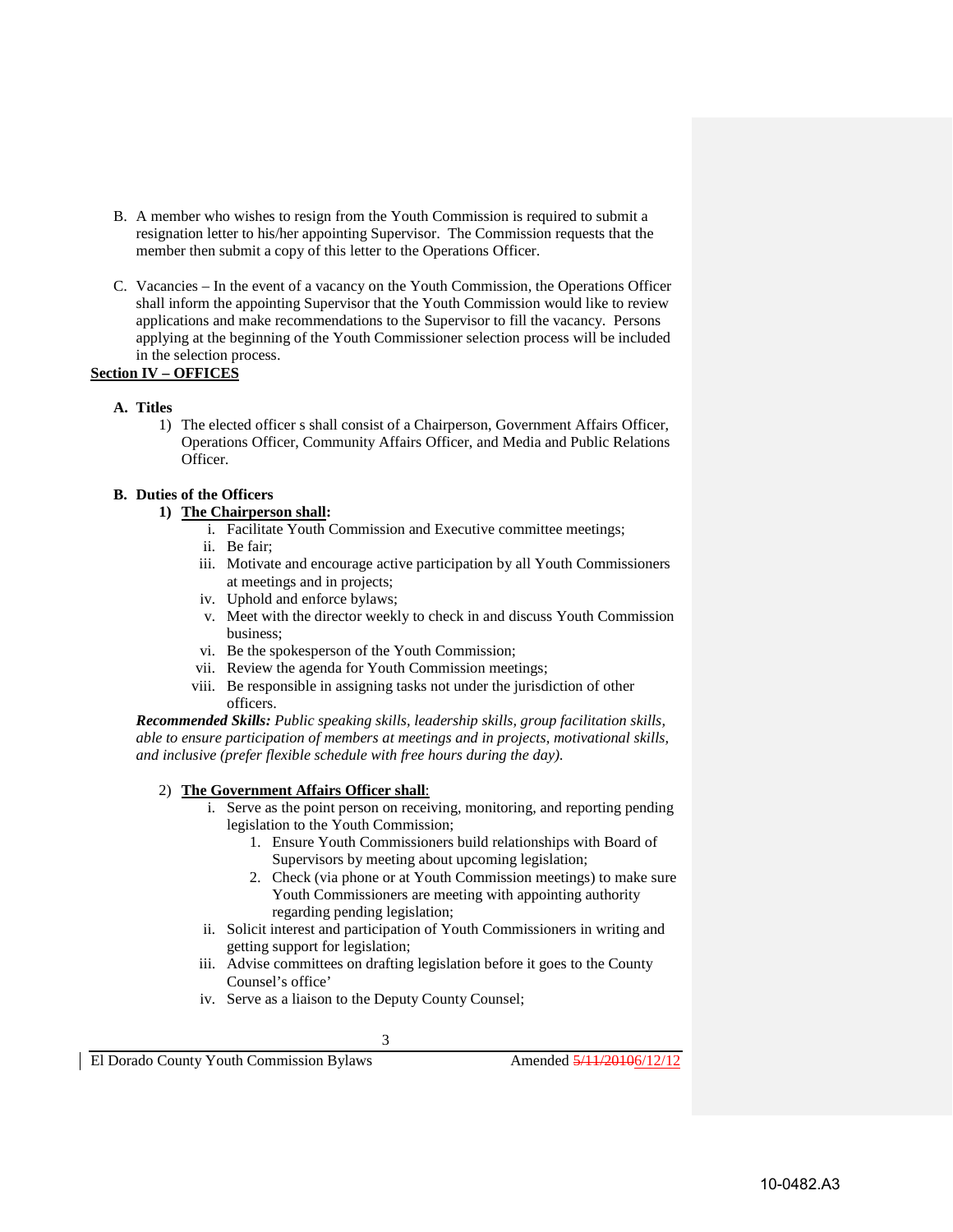v. Attend Board of Supervisors meetings, if possible.

*Recommended Skills: Interest in legislation and policy, leadership skills, public speaking skills, organizational skills, facilitation skills, quick learner, able to teach and engage as many Youth Commissioners as possible, (prefer flexible schedule with free hours during the day).*

### **3) The Operations Officer shall:**

- i. If the Chairperson is not present, facilitate Youth Commission and Executive Committee meetings;
- ii. Ensure committees and liaisons are fulfilling their duties and responsibilities;
- iii. Mediate all internal conflicts (Youth Commissioner-Youth Commissioner; Youth Commissioner-Staff); point person for grievances pertaining to staff or Commissioners.
	- 1. In the event that a grievance is against the Operations Officer, the Chairperson will mediate;
- iv. Monitor attendance and report delinquent Youth Commissioners to Executive Youth Committee;
- v. Coordinate making recommendation of a Youth Commission candidate to appointing authority in the event of a vacancy;
- vi. Oversee all administrative functions on behalf of the Youth Commission;
- vii. Coordinate social/training events with the assistance of staff.

*Recommended Skills: Organization skills; ability to work well with people and encourage/urge them, facilitation/conflict mediation skills, ability to relate well to different kinds of people.* 

# 4) **The Community Affairs Officer shall**:

- i. Co-coordinate (with Media and Public Relations Officer) media, public relations, outreach and educational material on behalf of the Youth Commission;
- ii. Working with staff, develop an annual outreach plan for the Youth Commission;
	- 1. Present plan for approval to Youth Commission presentations at schools, agencies, and events.
- iii. Coordinate Community Meetings and Youth Commission presentations at schools, agencies, and events;
- iv. Working with the Government Affairs Officer, coordinate Youth Commissioner testimony at legislative hearings.

*Recommended Skills: Organizations skills, strong people and communications skills, outgoing, dependable, public speaking skills, ability to relate to different groups of people, strong familiarity with El Dorado County.* 

### **5) The Media and Public Relations Officer shall:**

- i. Co-coordinate (with Community Affairs Officer) media, public relations, outreach and educational material on behalf of the Youth Commission;
- ii. Coordinate Youth Commission newsletter;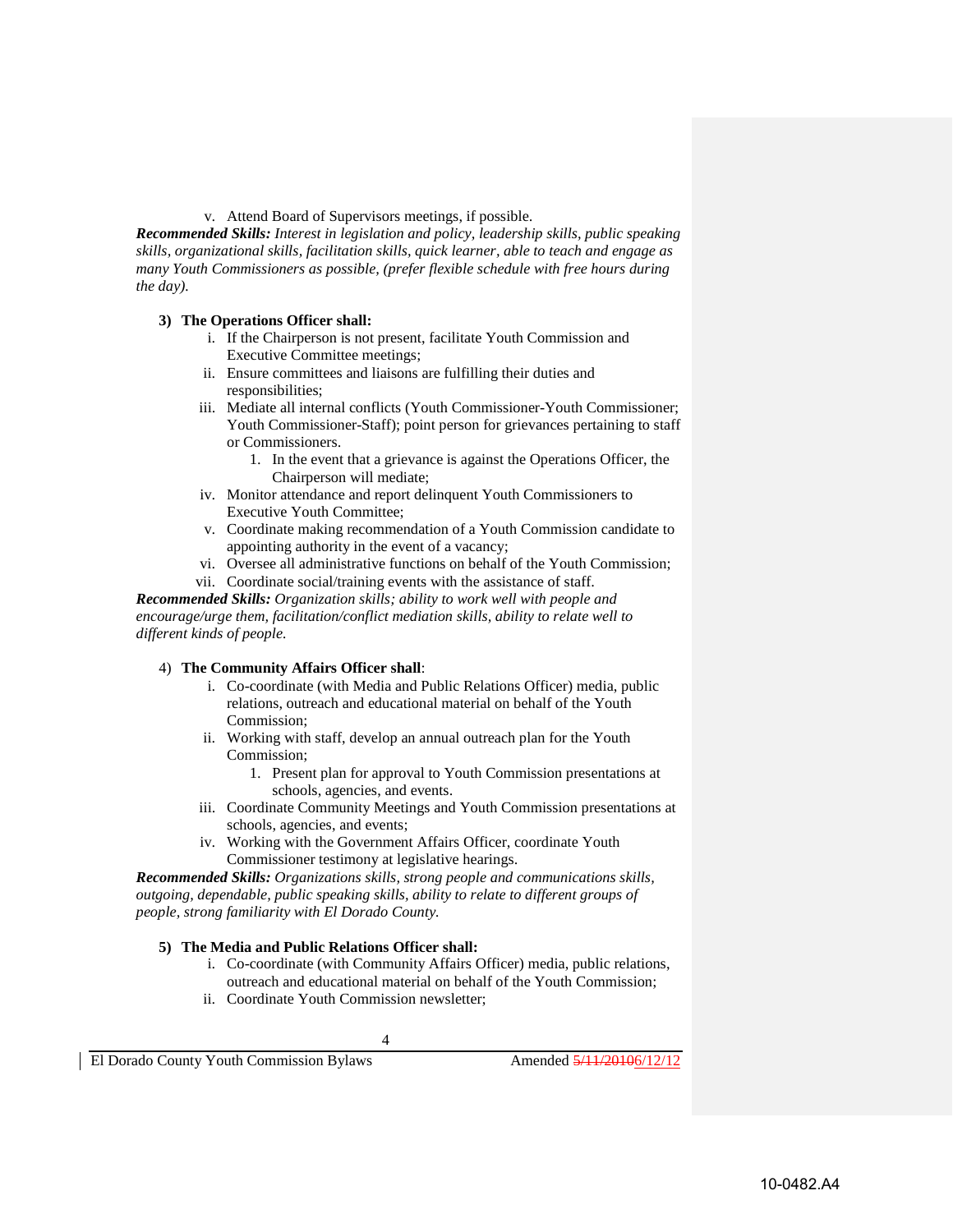- iii. Working with staff, develop media strategy for the Youth Commission.
	- 1. This strategy might include press releases, press kits for the media and public, and maintain a web page;
- iv. Coordinate the production of the Annual Report.

*Recommended Skills: Organizational skills, writing skills, public speaking skills, experiences with media or willingness to learn, dependable.* 

## **C. Terms and Vacancies**

- 1) The Elected officials shall serve one-year terms, following the calendar terms of the full Youth Commission.
- 2) No Youth Commissioner shall run for more than one officer position at the same time.
- 3) No officer shall hold more than one officer's position at the same time.
- 4) No officer shall hold the same position for more than two (2) consecutive terms.
- 5) An officer can be removed from office by a 2/3 vote by the full Youth Commission for any reason deemed necessary by the Youth Commission.
- 6) Vacancies shall be filled for the remainder of the unexpired term in a manner similar to that which the member was initially elected.
- 7) Members may nominate themselves for an office or have someone else nominate them, providing the person accepts the nomination. Elections will happen in writing, and results will be announced to the public. If there are more than two candidates, and neither receives more than 50% of the votes, a run-off will be held. The person with the majority vote in the run off shall be elected to the office.

## **Section V – MEETINGS AND PROCEDURES**

### A. **Regular Meetings**

- 1) The Youth Commission will meet on the second  $(2<sup>nd</sup>)$  and fourth  $(4<sup>th</sup>)$  Tuesday of every month, unless this falls on a holiday, in which case the Youth Commission chooses an alternate date.
- 2) The Youth Commission must meet at least once per month.

### B. **Special Meetings**

- 1) Under the Brown Act, the Chairperson or a majority of the Youth Commission have the power to call a special meeting of the Youth Commission. In addition, the Executive Committee shall also have the power to call a special meeting of the Youth Commission, if a minimum of three Executive Committee members vote to do so.
- 2) For a special meeting, an agenda and 72 hours notice to the public must be provided.
- 3) Seven member of the Youth Commission must be present in order to conduct business.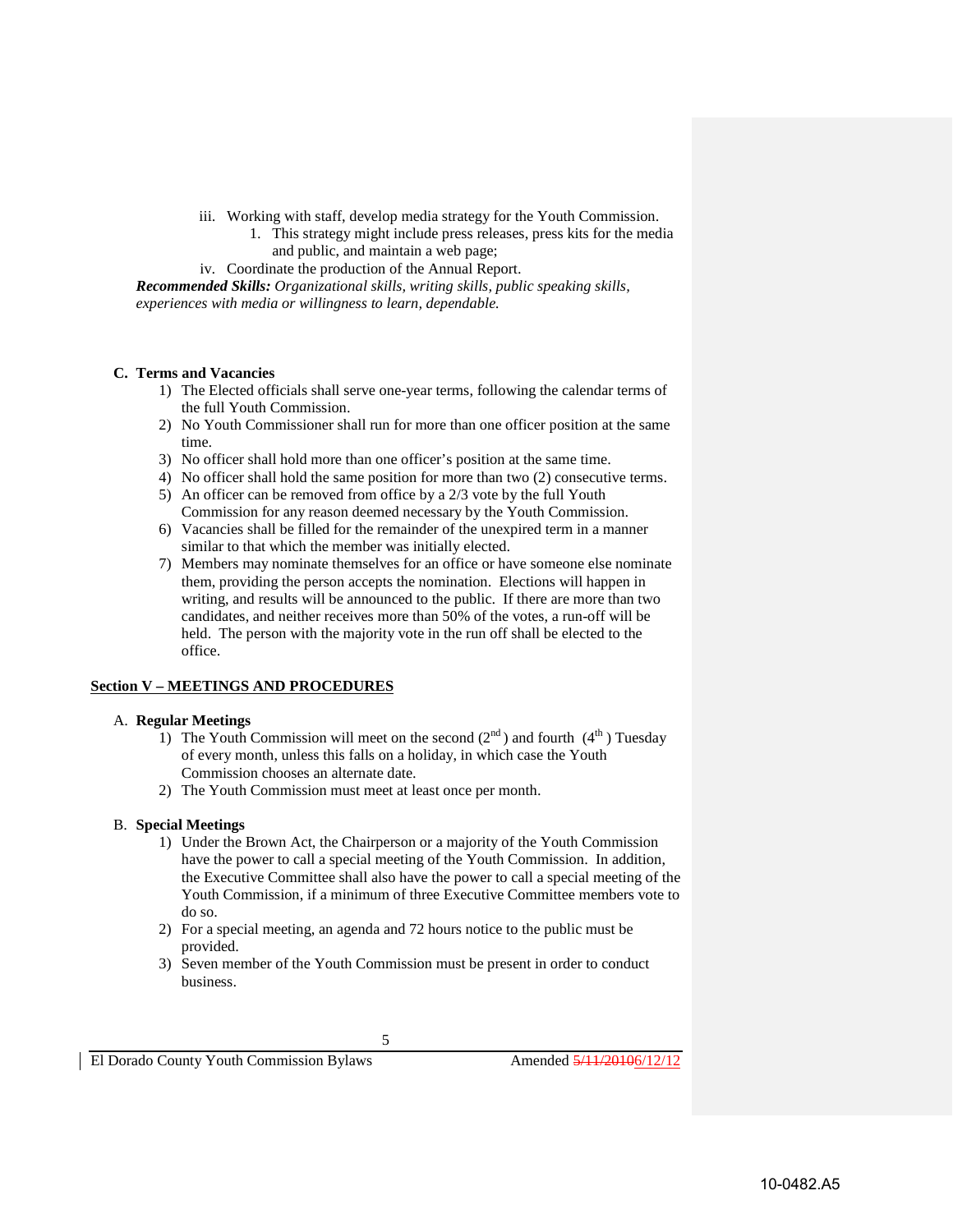## C. **Quorum and Voting Procedure** –

- 1) The presence of seven Youth Commissioners shall constitute a quorum for all proposes.
- 2) The affirmative vote of a majority of the members present shall be required for the approval on any matter.

## **D. Setting the Agenda**

- 1) The Chairperson and members of the Executive Committee can place new items on the agenda for the next Youth Commission meeting in between Youth Commission meetings.
- 2) Any Youth Commission member is free to propose agenda items.

## **E. Public Comments**

- 1) The Youth Commission and all committees of the Youth Commission shall hold meetings open to the public in full compliance with state and local laws. The Youth Commission encourages the participation of interested persons.
- 2) The Chair may limit time permitted for public comment consistent with state and local law.
- 3) Each person wishing to speak on an item before the Youth Commission at a regular or special meeting shall be permitted to be heard once for up to three minutes.

## **Section VI – ATTENDENCE**

### A. **Automatic Resignation of Members**

1) Members are reminded not to abuse the attendance policy and that absences or lateness might result in automatic resignation from the Youth Commission as described below:

### B. **Attendance**

- 1) Under the Resolution, any member whom the Youth Commission certifies to have missed three (3) regularly scheduled meetings of the full Youth Commission during anytime throughout the year without authorization of the Youth Commission shall be deemed to have resigned from the Youth Commission. The Youth Commission shall not authorize any absences in excess of three (3) regularly scheduled meetings.
- 2) If any member has missed three (3) full Youth Commission meetings without authorization, the Operations Officer shall calendar for the Youth Commission's consideration at its next meeting whether to certify to the Clerk of the Board that the absent member has missed three (3) Youth Commission meetings without authorization.
- 3) In regards to regularly scheduled committee meetings, the Youth Commission shall notify the appointing officer of any member whom the Youth Commission certifies to have missed three (3) regularly scheduled meetings without the authorization of the Youth Commission.

6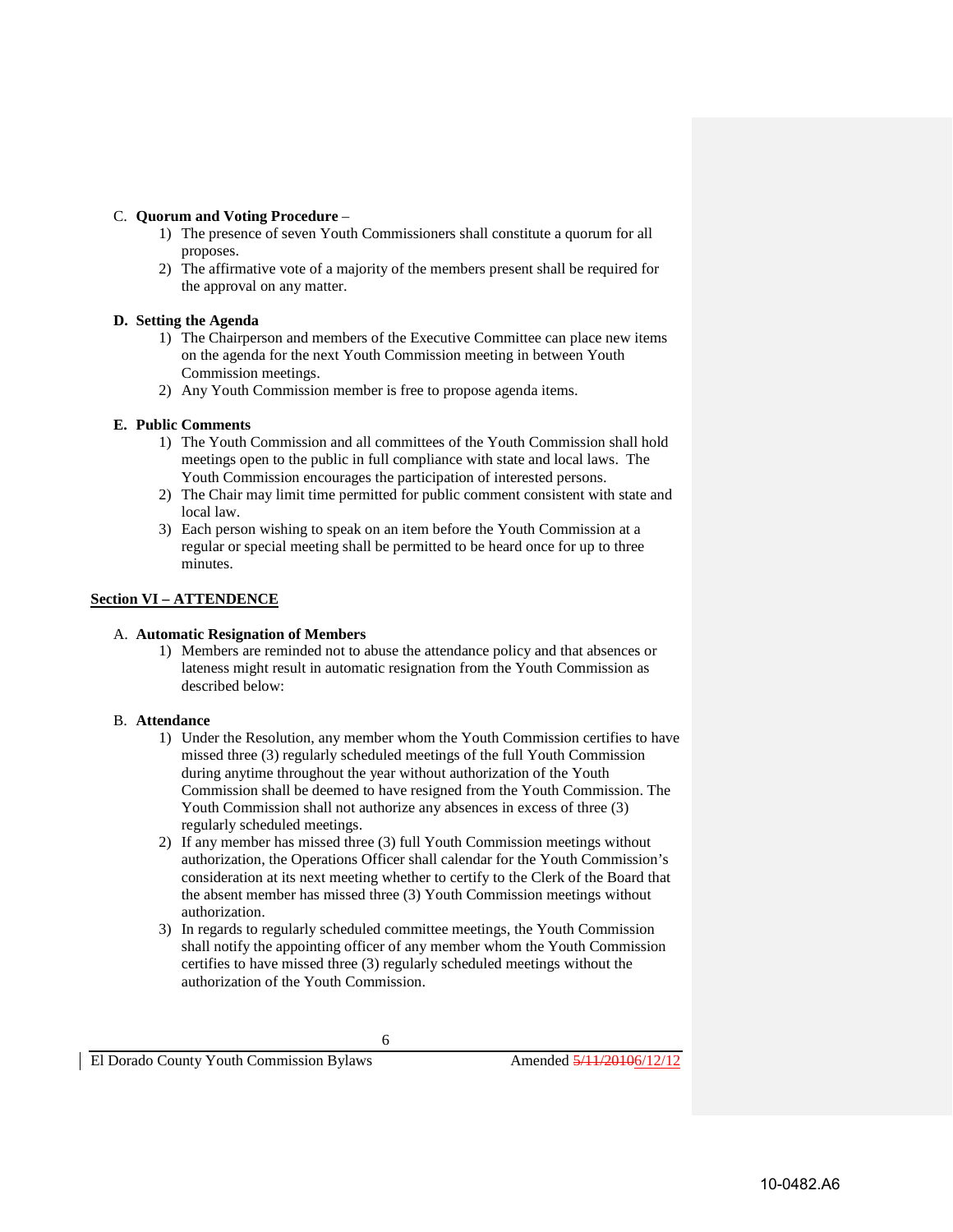- 4) To authorize an absence prior to a scheduled Youth Commission or Committee meeting, the member seeking authorization must leave a message on the voice mail at the Youth Commission office or with Youth Commission staff at least twenty-four (24) hours in advance. The full Youth Commission/Committee will vote on the authorization of the absence if it becomes debatable at its scheduled meeting.
- 5) To authorize an absence after the scheduled Youth Commission or Committee meeting, the member seeking authorization must inform the Youth Commission Chair as to the general reason for his or her absence within two (2) weeks after the missed meeting unless the member can show undue hardship in contacting the staff within that period.

The Executive Committee will then render their decision and notify the Commission at the following meeting.

# C. **Extended Leave of Absence**

- 1) There are scheduled trainings. mid-year retreat, that are scheduled before a Youth Commissioner is appointed. Youth Commissioners are well notified of these meetings, and therefore are required to attend them.
- 2)1) All regular bylaws that apply to full Commission meetings will apply to these meetings. For example: If a retreat/training is more than one (1) day, each day missed will count as one (1) absence. Tardy policies do not apply. The leave of absence must be approved by the full Youth Commission. Only one (1) leave of absence is permitted per Youth Commission term, except for in emergencies approved by the full Youth Commission.

### D. **Scheduled Training and Retreats:**

- 1) There are scheduled trainings, including the orientation retreat and the annual mid-year retreat, that are scheduled before a Youth Commissioner is appointed. Youth Commissioners are well notified of these meetings, and therefore are required to attend them.
- 2) All regular bylaws that apply to full Commission meetings will apply to these meetings. For example: If a retreat/training is more than one (1) day, each day missed will count as one (1) absence. Tardy policies do not apply.

# **Section VII – EXECUTIVE COMMITTEE**

- A. **The Executive Committee shall be composed of the Youth Commission officers.** It will meet twice a month. All meetings are open to any Youth Commissioner and to the public.
- **B. Executive Committee Responsibilities:** 
	- 1) Create, determine size and select members of the committees, if necessary, and remove members if needed to review issues and advise the full Youth Commission. Each committee must meet the same public notice requirements.
	- 2) Call special meetings on behalf of the Youth Commission. The Executive Committee must have a minimum of three (3) votes in order to do so.

7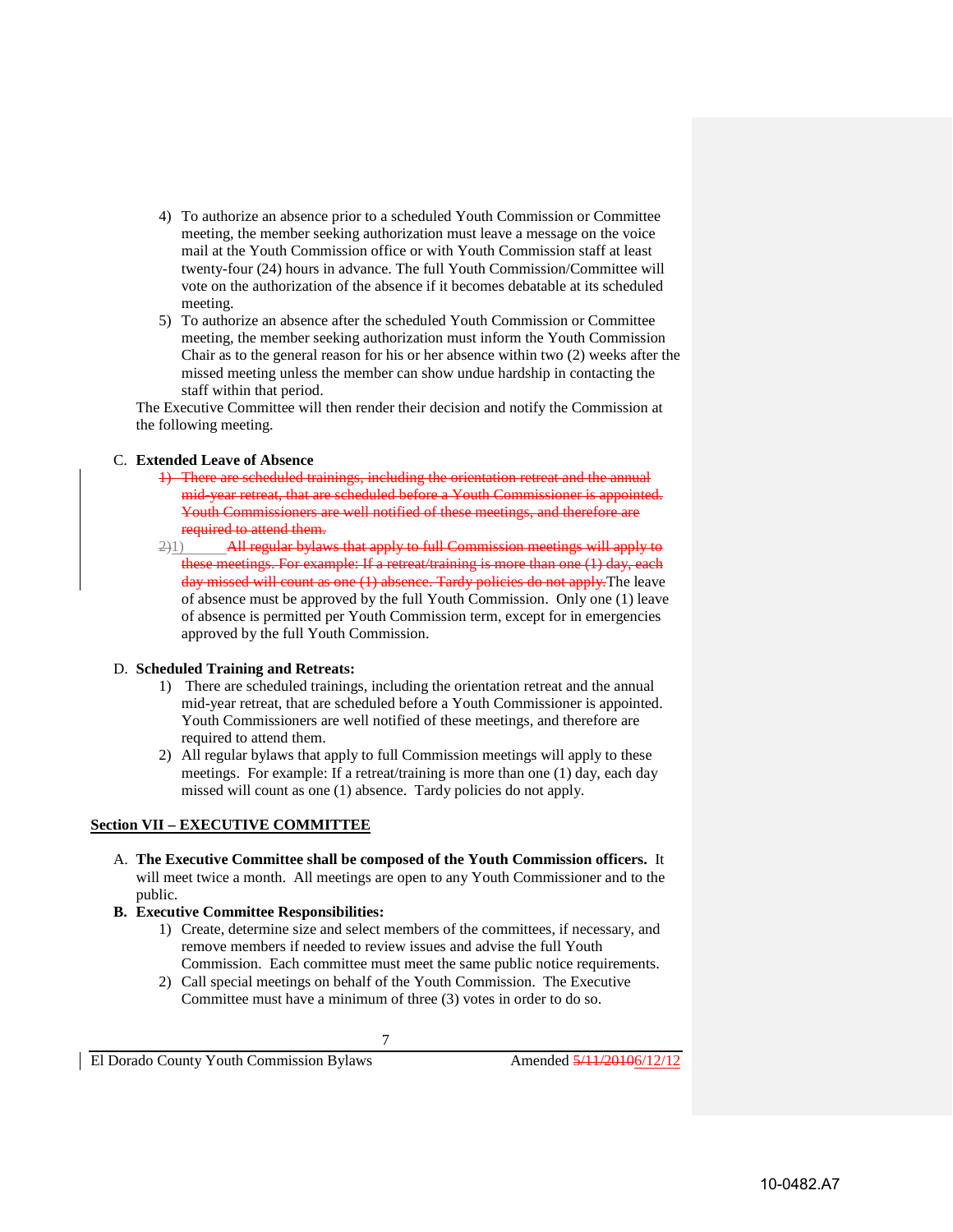- 3) Advise the Youth Commission during emergency or extenuating circumstances on action to take. In the event that the Youth Commission does not have a regularly scheduled meeting in the time to advise the Board of Supervisors on legislation that has been referred to them for review by committee; the Executive Committee may advise the Board of Supervisors of the position it will recommend to the full Youth Commission. The legislation shall then be placed on the next Youth Commission meeting's agenda to permit the Youth Commission to determine its recommendations.
- 4) Investigate all improper behavior or bylaw infractions by Youth Commissioners and make recommendations for action to the full Youth Commission.
- 5) Monitor Youth Commission attendance, make recommendations regarding authorizing absences, and review and make recommendations to the full Commission regarding any member's request for leave of absence.
- 6) Review the Youth Commission budget.
- 7) Discuss and finalize Commission agendas.
- 8) Members of the Executive Committee are required to leave a contact number with another member of the Executive Committee any time they leave the county for an extended period of time
- 9) Individual members of the Executive Committee are required to submit a detailed verbal update or written annual report to the new officers of the new term.
- 10) The Executive Committee must make recommendations on applicants to the Youth Commission in occurrence of a vacancy and in absence of the Operations Officer. The Committee will then present such recommendations to the full Youth Commission for approval of a recommendation to appointing Supervisor.

### **C. Jurisdiction of the Executive Committee:**

- 1) Only Executive Committee members are allowed to vote on Executive Committee business. Decisions of the Executive Committee require a minimum of three (3) votes.
- 2) Any unsolvable concerns of the Executive Committee shall be cast to the full Youth Commission for resolution.
- 3) The full Youth Commission has the power to override or veto any decision made by the Executive Committee by majority vote.

### **D. Youth Commission environment**

1) The Youth Commission shall encourage and protect an egalitarian environment. This includes providing leadership roles and opportunities for all fellow Youth Commissioners.

### **E. Transfer from Current Term to New Term**

- 1) The Chairperson will be appointed to the Youth Commission through an open election against all qualified candidates and will be appointed by the last meeting in the Youth Commission Year
- 2) If a Chair person isn't appointed by the end of the term, the new chairperson will be appointed at the beginning of the new term.
- 3) All other officers will be appointed at the beginning of the new term.

8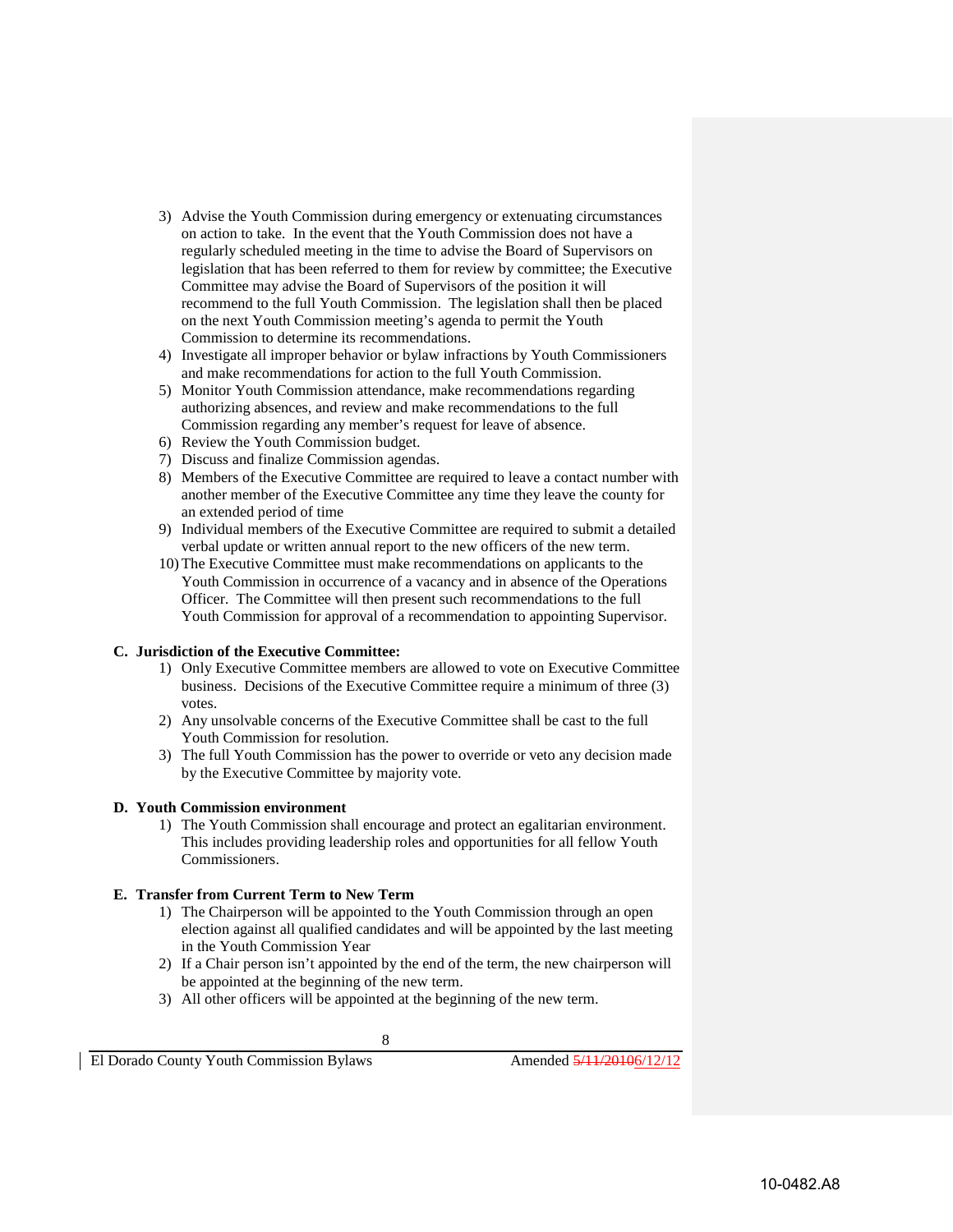# **Section VIII – YOUTH COMMISSION ROLE**

Youth Commission staff responsibilities are to facilitate the Youth Commission and to support ongoing projects sponsored by Youth Commissioners. At the beginning of each year, the Youth Commission will review and update the exceptions of staff members. This document, Attachment A, will be filed with the current bylaws.

# **Section IX – AMENDMENTS**

- A. The Commission can create, repeal, amend, or reword bylaws with a majority vote of the full Youth Commission. Changes made to the bylaws must be placed on the agenda and be noticed at least ten (10) days prior to adoption, and must have prior approval and consent by the Board of Supervisors.
- B. A record of all changes of any kind of the bylaws must be documented. The exact change must be recorded and have the Chairperson's and Operations Officer's signatures, the date, and amendments reflected, must be maintained by Commission staff.

\_\_\_\_\_\_\_\_\_\_\_\_\_\_\_\_\_\_\_\_\_\_\_\_\_\_\_\_\_\_\_\_\_\_\_\_\_ \_\_\_\_\_\_\_\_\_\_\_\_\_\_\_\_\_\_\_\_\_\_\_\_\_\_\_\_\_\_\_\_\_\_\_\_

Chairperson Operations Officer

\_\_\_\_\_\_\_\_\_\_\_\_\_\_\_\_\_\_\_\_\_\_\_\_\_\_\_\_\_\_\_\_\_\_\_\_\_ \_\_\_\_\_\_\_\_\_\_\_\_\_\_\_\_\_\_\_ **Carol Martin, DirectorLisa Boyle, Advisor** Date

9